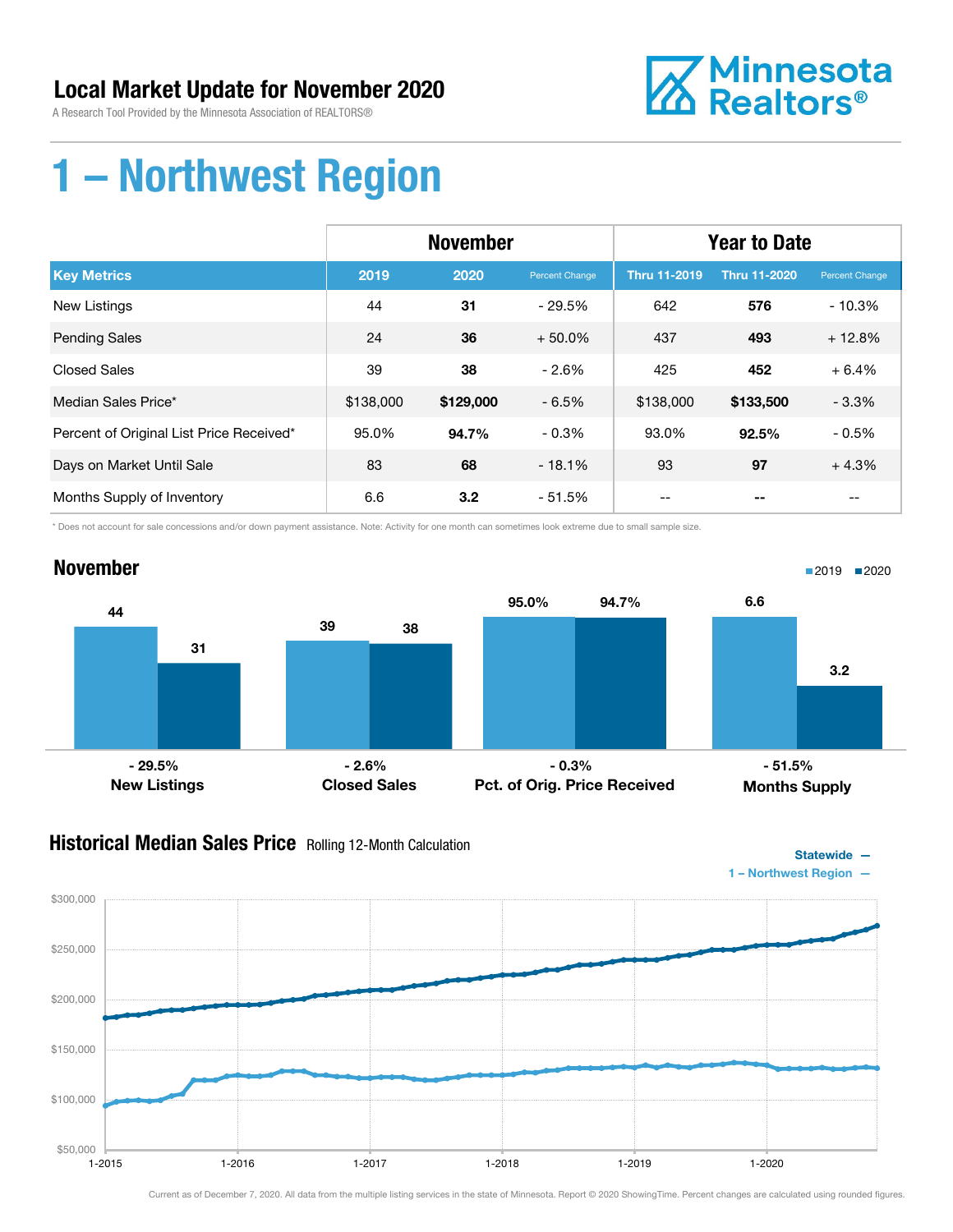

## 2 – Headwaters Region

|                                          | <b>November</b> |           |                | <b>Year to Date</b> |                     |                |
|------------------------------------------|-----------------|-----------|----------------|---------------------|---------------------|----------------|
| <b>Key Metrics</b>                       | 2019            | 2020      | Percent Change | <b>Thru 11-2019</b> | <b>Thru 11-2020</b> | Percent Change |
| <b>New Listings</b>                      | 50              | 54        | $+8.0%$        | 1,513               | 1,298               | $-14.2%$       |
| <b>Pending Sales</b>                     | 59              | 71        | $+20.3%$       | 1,043               | 1,168               | $+12.0%$       |
| <b>Closed Sales</b>                      | 79              | 94        | $+19.0%$       | 1,009               | 1,071               | $+6.1%$        |
| Median Sales Price*                      | \$188,700       | \$209,400 | $+11.0%$       | \$179,950           | \$194,350           | $+8.0%$        |
| Percent of Original List Price Received* | 91.8%           | 95.7%     | $+4.2%$        | 94.5%               | 95.4%               | $+1.0%$        |
| Days on Market Until Sale                | 92              | 61        | $-33.7%$       | 73                  | 72                  | $-1.4%$        |
| Months Supply of Inventory               | 4.4             | 1.8       | $-59.1%$       |                     |                     |                |

\* Does not account for sale concessions and/or down payment assistance. Note: Activity for one month can sometimes look extreme due to small sample size.



### **Historical Median Sales Price** Rolling 12-Month Calculation



■2019 2020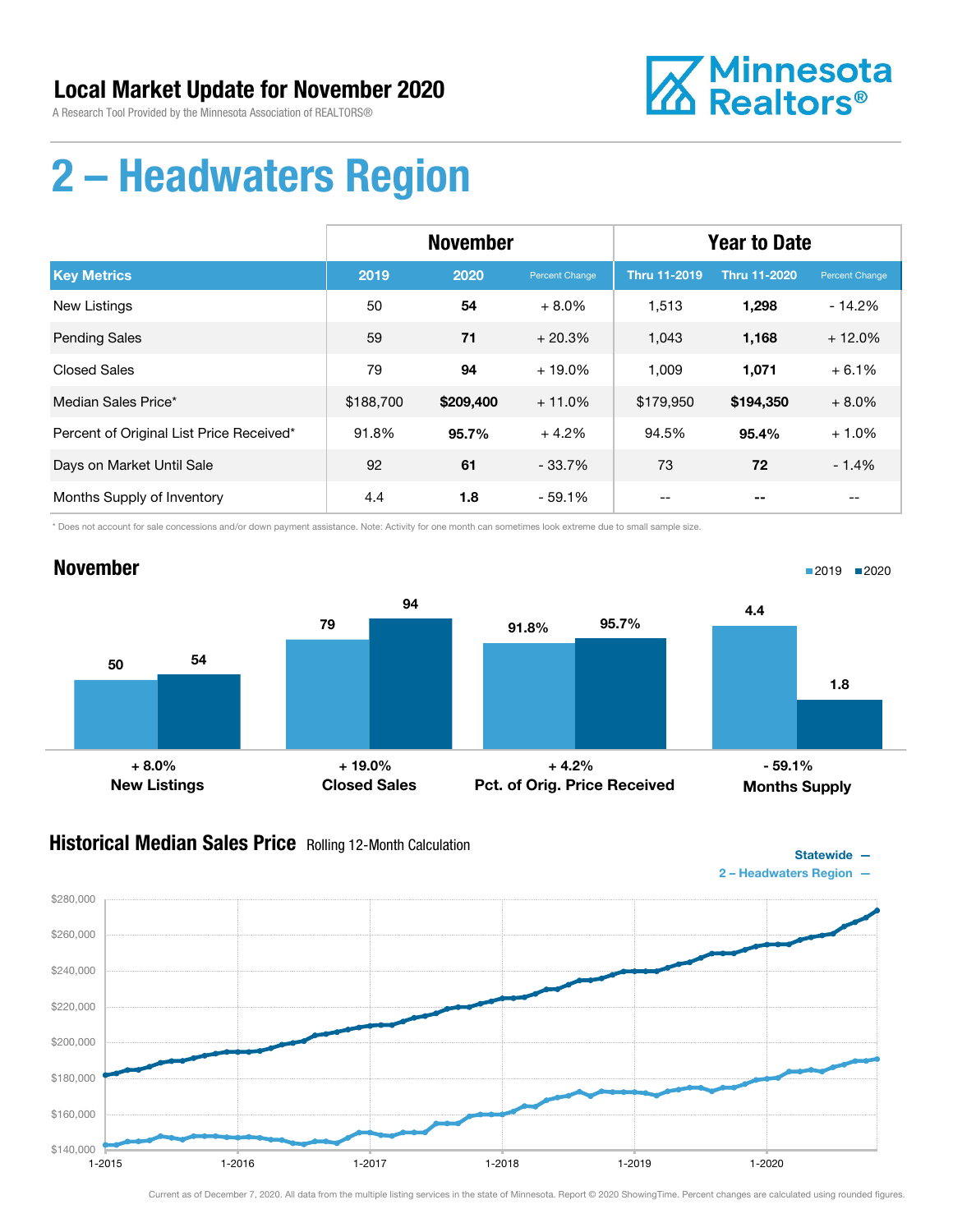

## 3 – Arrowhead Region

|                                          | <b>November</b> |           |                | <b>Year to Date</b> |                     |                |
|------------------------------------------|-----------------|-----------|----------------|---------------------|---------------------|----------------|
| <b>Key Metrics</b>                       | 2019            | 2020      | Percent Change | <b>Thru 11-2019</b> | <b>Thru 11-2020</b> | Percent Change |
| <b>New Listings</b>                      | 270             | 296       | $+9.6%$        | 6,898               | 5,885               | $-14.7%$       |
| <b>Pending Sales</b>                     | 316             | 254       | $-19.6%$       | 4,714               | 5,295               | $+12.3%$       |
| <b>Closed Sales</b>                      | 385             | 442       | $+14.8%$       | 4,605               | 5,052               | $+9.7%$        |
| Median Sales Price*                      | \$156,250       | \$201,000 | $+28.6%$       | \$166,657           | \$187,500           | $+12.5%$       |
| Percent of Original List Price Received* | 91.7%           | 96.0%     | $+4.7%$        | 94.1%               | 95.3%               | $+1.3%$        |
| Days on Market Until Sale                | 81              | 65        | $-19.8%$       | 81                  | 79                  | $-2.5%$        |
| Months Supply of Inventory               | 5.3             | 2.6       | - 50.9%        | --                  |                     | $- -$          |

\* Does not account for sale concessions and/or down payment assistance. Note: Activity for one month can sometimes look extreme due to small sample size.

#### November



#### **Historical Median Sales Price** Rolling 12-Month Calculation



■2019 2020

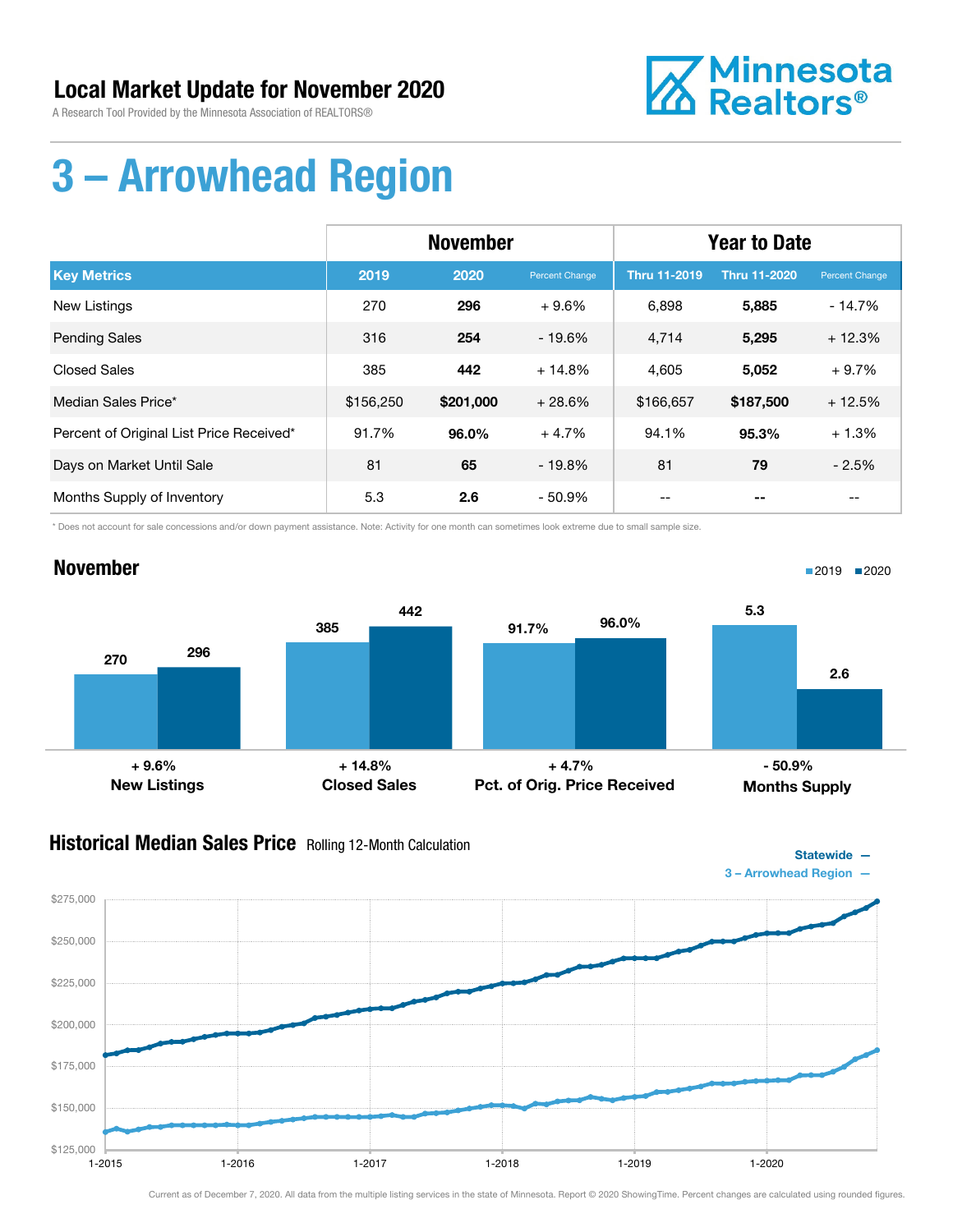

## 4 – West Central Region

|                                          | <b>November</b> |           |                | <b>Year to Date</b> |                     |                |
|------------------------------------------|-----------------|-----------|----------------|---------------------|---------------------|----------------|
| <b>Key Metrics</b>                       | 2019            | 2020      | Percent Change | <b>Thru 11-2019</b> | <b>Thru 11-2020</b> | Percent Change |
| <b>New Listings</b>                      | 137             | 116       | $-15.3%$       | 3,357               | 3,145               | $-6.3%$        |
| <b>Pending Sales</b>                     | 131             | 143       | $+9.2%$        | 2,355               | 2,740               | $+16.3%$       |
| <b>Closed Sales</b>                      | 173             | 241       | $+39.3%$       | 2,279               | 2,615               | $+14.7%$       |
| Median Sales Price*                      | \$195,000       | \$242,500 | $+24.4%$       | \$207,950           | \$225,000           | $+8.2%$        |
| Percent of Original List Price Received* | 93.5%           | 95.4%     | $+2.0%$        | 94.6%               | 95.7%               | $+1.2%$        |
| Days on Market Until Sale                | 75              | 58        | $-22.7%$       | 70                  | 66                  | $-5.7%$        |
| Months Supply of Inventory               | 4.4             | 2.3       | $-47.7\%$      |                     |                     |                |

\* Does not account for sale concessions and/or down payment assistance. Note: Activity for one month can sometimes look extreme due to small sample size.

#### November



### **Historical Median Sales Price** Rolling 12-Month Calculation



■2019 2020

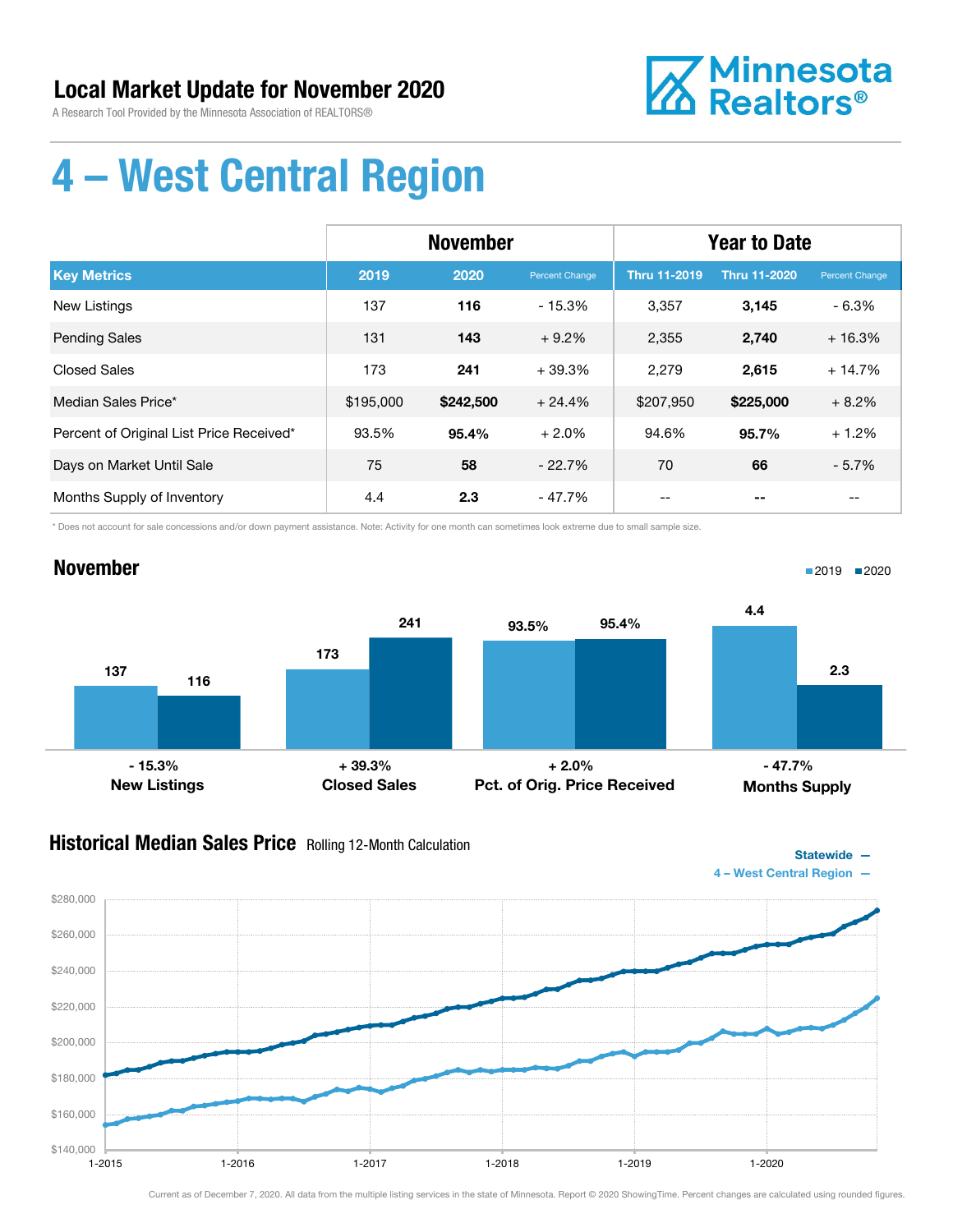

Statewide —

## 5 – North Central Region

|                                          | <b>November</b> |           |                | <b>Year to Date</b> |                     |                |
|------------------------------------------|-----------------|-----------|----------------|---------------------|---------------------|----------------|
| <b>Key Metrics</b>                       | 2019            | 2020      | Percent Change | <b>Thru 11-2019</b> | <b>Thru 11-2020</b> | Percent Change |
| <b>New Listings</b>                      | 149             | 159       | $+6.7%$        | 3.992               | 3,719               | $-6.8%$        |
| <b>Pending Sales</b>                     | 163             | 209       | $+28.2%$       | 2,836               | 3,407               | $+20.1%$       |
| <b>Closed Sales</b>                      | 238             | 294       | $+23.5%$       | 2,819               | 3.244               | $+15.1%$       |
| Median Sales Price*                      | \$182,000       | \$239,900 | $+31.8%$       | \$199,000           | \$225,000           | $+13.1%$       |
| Percent of Original List Price Received* | 92.7%           | 96.9%     | $+4.5%$        | 94.8%               | 96.1%               | $+1.4%$        |
| Days on Market Until Sale                | 74              | 57        | $-23.0%$       | 70                  | 67                  | $-4.3%$        |
| Months Supply of Inventory               | 4.6             | 1.5       | $-67.4%$       | --                  |                     | --             |

\* Does not account for sale concessions and/or down payment assistance. Note: Activity for one month can sometimes look extreme due to small sample size.



### Historical Median Sales Price Rolling 12-Month Calculation

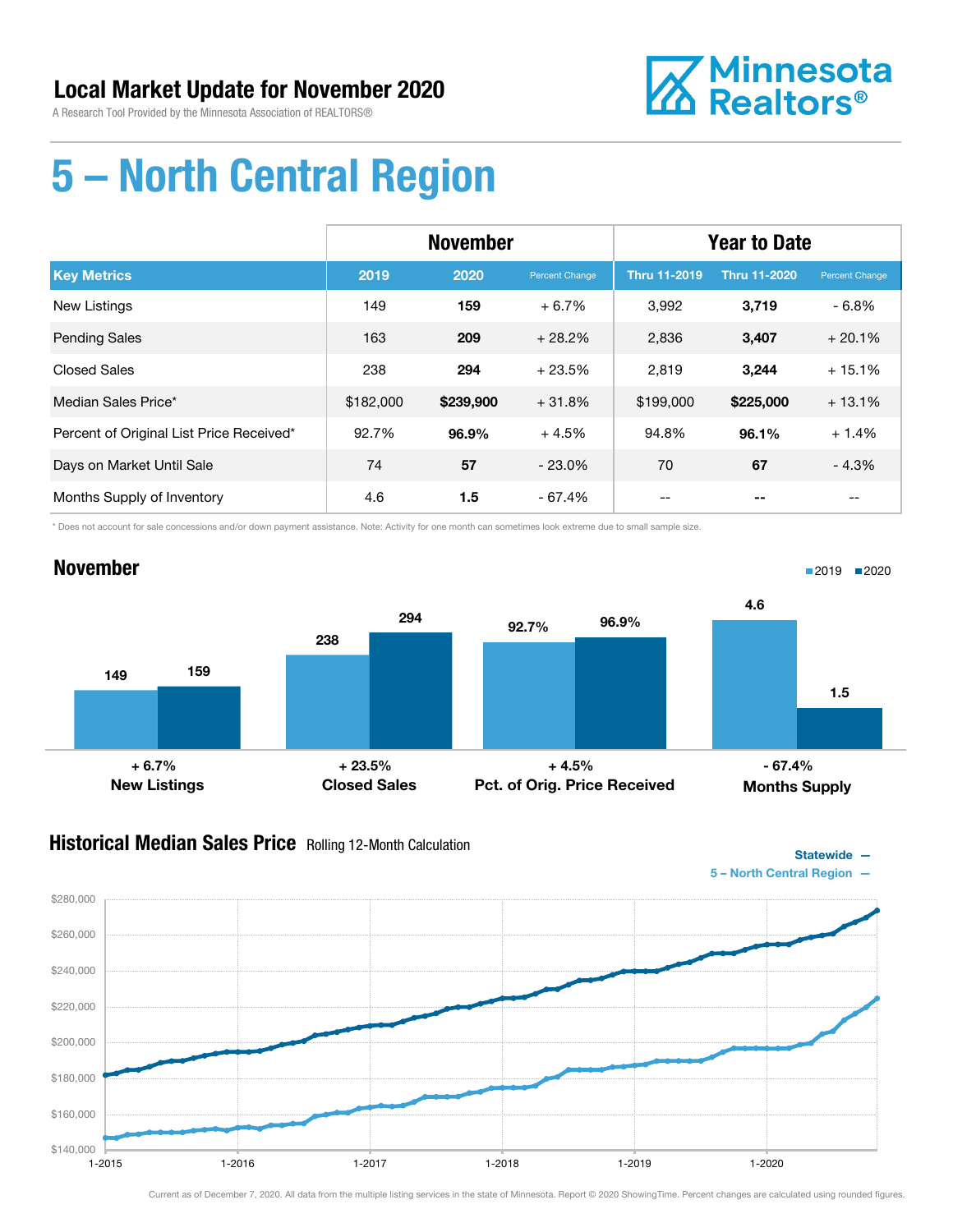

### 6E – Southwest Central Region

|                                          | <b>November</b> |           |                | <b>Year to Date</b> |                     |                |
|------------------------------------------|-----------------|-----------|----------------|---------------------|---------------------|----------------|
| <b>Key Metrics</b>                       | 2019            | 2020      | Percent Change | <b>Thru 11-2019</b> | <b>Thru 11-2020</b> | Percent Change |
| <b>New Listings</b>                      | 110             | 81        | $-26.4%$       | 1,865               | 1,670               | $-10.5%$       |
| <b>Pending Sales</b>                     | 95              | 108       | $+13.7%$       | 1,492               | 1,580               | $+5.9%$        |
| <b>Closed Sales</b>                      | 128             | 162       | $+26.6%$       | 1,466               | 1,501               | $+2.4%$        |
| Median Sales Price*                      | \$169,950       | \$184,250 | $+8.4%$        | \$166,500           | \$183,000           | $+9.9%$        |
| Percent of Original List Price Received* | 94.9%           | 97.6%     | $+2.8%$        | 95.5%               | 96.6%               | $+1.2%$        |
| Days on Market Until Sale                | 59              | 50        | $-15.3%$       | 66                  | 61                  | $-7.6%$        |
| Months Supply of Inventory               | 3.3             | 1.5       | - 54.5%        |                     |                     |                |

\* Does not account for sale concessions and/or down payment assistance. Note: Activity for one month can sometimes look extreme due to small sample size.



#### **Historical Median Sales Price** Rolling 12-Month Calculation



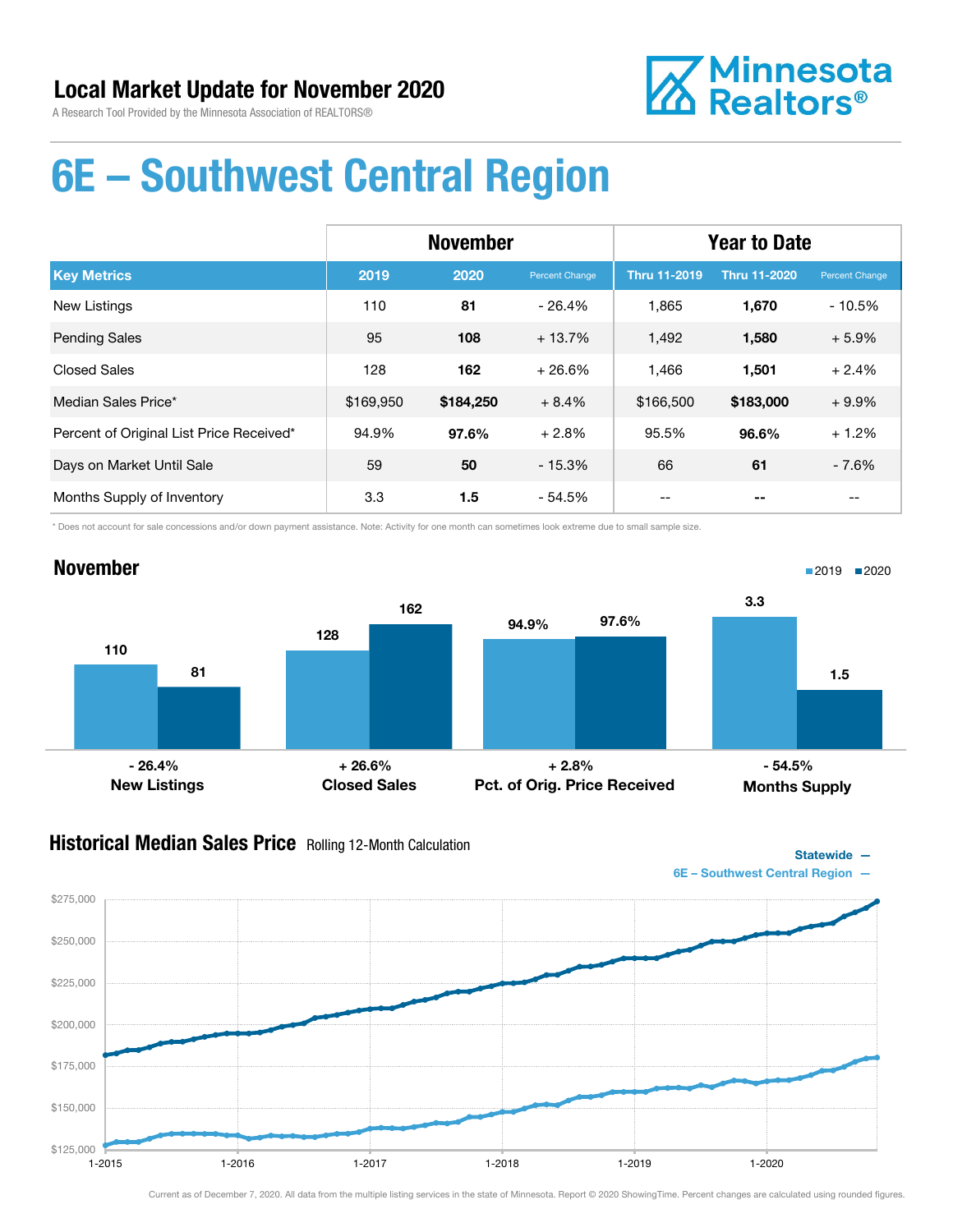November

# **Z** Minnesota<br>**ZA** Realtors<sup>®</sup>

## 6W – Upper Minnesota Valley Region

|                                          | <b>November</b> |           |                | <b>Year to Date</b> |                     |                |
|------------------------------------------|-----------------|-----------|----------------|---------------------|---------------------|----------------|
| <b>Key Metrics</b>                       | 2019            | 2020      | Percent Change | <b>Thru 11-2019</b> | <b>Thru 11-2020</b> | Percent Change |
| <b>New Listings</b>                      | 32              | 37        | $+15.6%$       | 531                 | 478                 | $-10.0\%$      |
| <b>Pending Sales</b>                     | 34              | 36        | $+5.9%$        | 369                 | 383                 | $+3.8%$        |
| <b>Closed Sales</b>                      | 34              | 30        | $-11.8%$       | 362                 | 368                 | $+1.7%$        |
| Median Sales Price*                      | \$82,500        | \$114,500 | $+38.8%$       | \$89,900            | \$103,000           | $+14.6%$       |
| Percent of Original List Price Received* | 88.5%           | 92.9%     | $+5.0%$        | 90.6%               | 90.3%               | $-0.3%$        |
| Days on Market Until Sale                | 106             | 71        | $-33.0\%$      | 116                 | 102                 | $-12.1%$       |
| Months Supply of Inventory               | 6.3             | 4.7       | $-25.4%$       |                     |                     |                |

\* Does not account for sale concessions and/or down payment assistance. Note: Activity for one month can sometimes look extreme due to small sample size.

#### $32$   $34$ 37 30 New Listings Closed Sales 88.5% 92.9% Pct. of Orig. Price Received 6.3 4.7 Months Supply + 15.6% - 11.8% + 5.0% - 25.4%

#### **Historical Median Sales Price** Rolling 12-Month Calculation



■2019 2020

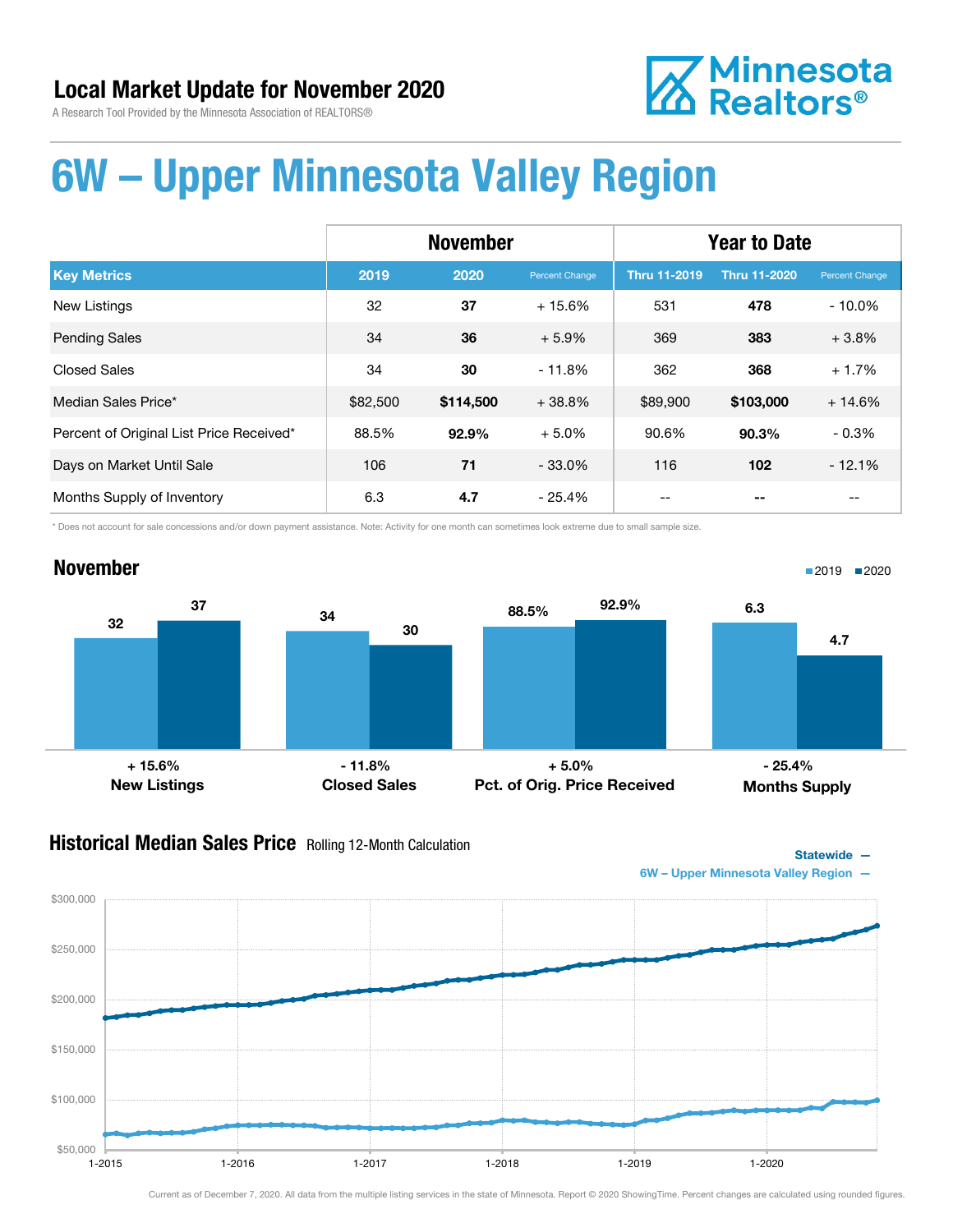

Statewide —

## 7E – East Central Region

|                                          | <b>November</b> |           |                | <b>Year to Date</b> |                     |                |
|------------------------------------------|-----------------|-----------|----------------|---------------------|---------------------|----------------|
| <b>Key Metrics</b>                       | 2019            | 2020      | Percent Change | <b>Thru 11-2019</b> | <b>Thru 11-2020</b> | Percent Change |
| <b>New Listings</b>                      | 170             | 172       | $+1.2%$        | 3,689               | 3,523               | $-4.5%$        |
| <b>Pending Sales</b>                     | 195             | 244       | $+25.1%$       | 2,767               | 3,176               | $+14.8%$       |
| <b>Closed Sales</b>                      | 256             | 273       | $+6.6%$        | 2,713               | 2,979               | $+9.8%$        |
| Median Sales Price*                      | \$227,000       | \$260,375 | $+14.7%$       | \$220,000           | \$245,000           | $+11.4%$       |
| Percent of Original List Price Received* | 96.4%           | 99.8%     | $+3.5%$        | 97.3%               | 98.8%               | $+1.5%$        |
| Days on Market Until Sale                | 53              | 42        | $-20.8%$       | 52                  | 45                  | $-13.5%$       |
| Months Supply of Inventory               | 2.9             | 1.2       | - 58.6%        |                     |                     |                |

\* Does not account for sale concessions and/or down payment assistance. Note: Activity for one month can sometimes look extreme due to small sample size.

#### November 170 256 172 273 New Listings Closed Sales 96.4% 99.8% Pct. of Orig. Price Received 2.9 1.2 Months Supply ■2019 ■2020  $+ 1.2\%$  + 6.6%  $+ 6.6\%$  + 5.5%  $-58.6\%$

### Historical Median Sales Price Rolling 12-Month Calculation

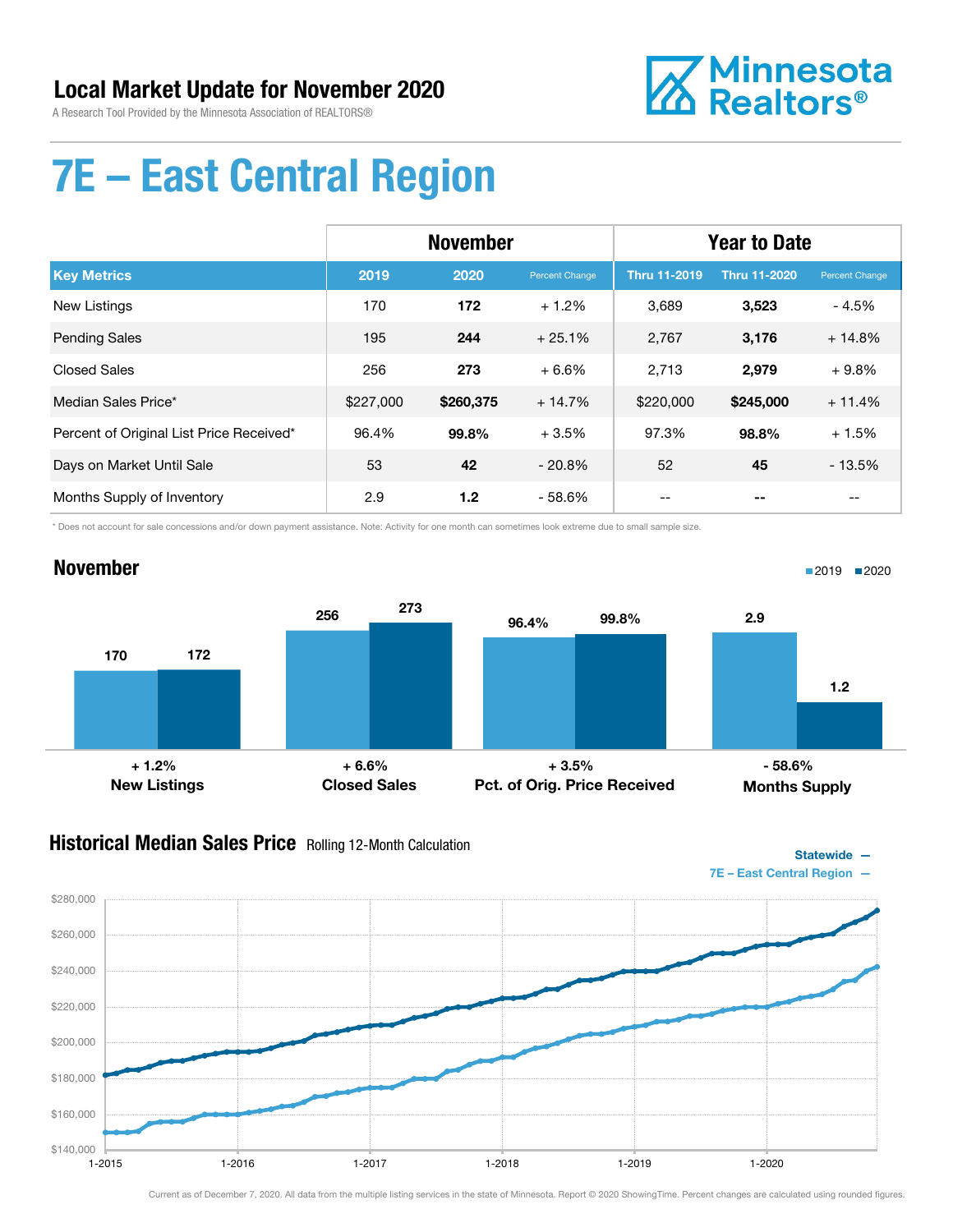### Local Market Update for November 2020

A Research Tool Provided by the Minnesota Association of REALTORS®



## 7W – Central Region

|                                          | <b>November</b> |           |                | <b>Year to Date</b> |                     |                |
|------------------------------------------|-----------------|-----------|----------------|---------------------|---------------------|----------------|
| <b>Key Metrics</b>                       | 2019            | 2020      | Percent Change | <b>Thru 11-2019</b> | <b>Thru 11-2020</b> | Percent Change |
| <b>New Listings</b>                      | 486             | 427       | $-12.1%$       | 9,290               | 9,191               | $-1.1%$        |
| <b>Pending Sales</b>                     | 432             | 537       | $+24.3%$       | 6,908               | 7,865               | $+13.9%$       |
| <b>Closed Sales</b>                      | 577             | 687       | $+19.1%$       | 6,763               | 7,419               | $+9.7%$        |
| Median Sales Price*                      | \$242,000       | \$283,500 | $+17.1%$       | \$240,100           | \$264,000           | $+10.0\%$      |
| Percent of Original List Price Received* | 96.7%           | 99.4%     | $+2.8%$        | 97.9%               | 98.9%               | $+1.0%$        |
| Days on Market Until Sale                | 53              | 36        | $-32.1%$       | 48                  | 43                  | $-10.4%$       |
| Months Supply of Inventory               | 2.7             | 1.2       | $-55.6%$       |                     |                     |                |

\* Does not account for sale concessions and/or down payment assistance. Note: Activity for one month can sometimes look extreme due to small sample size.



### **Historical Median Sales Price** Rolling 12-Month Calculation



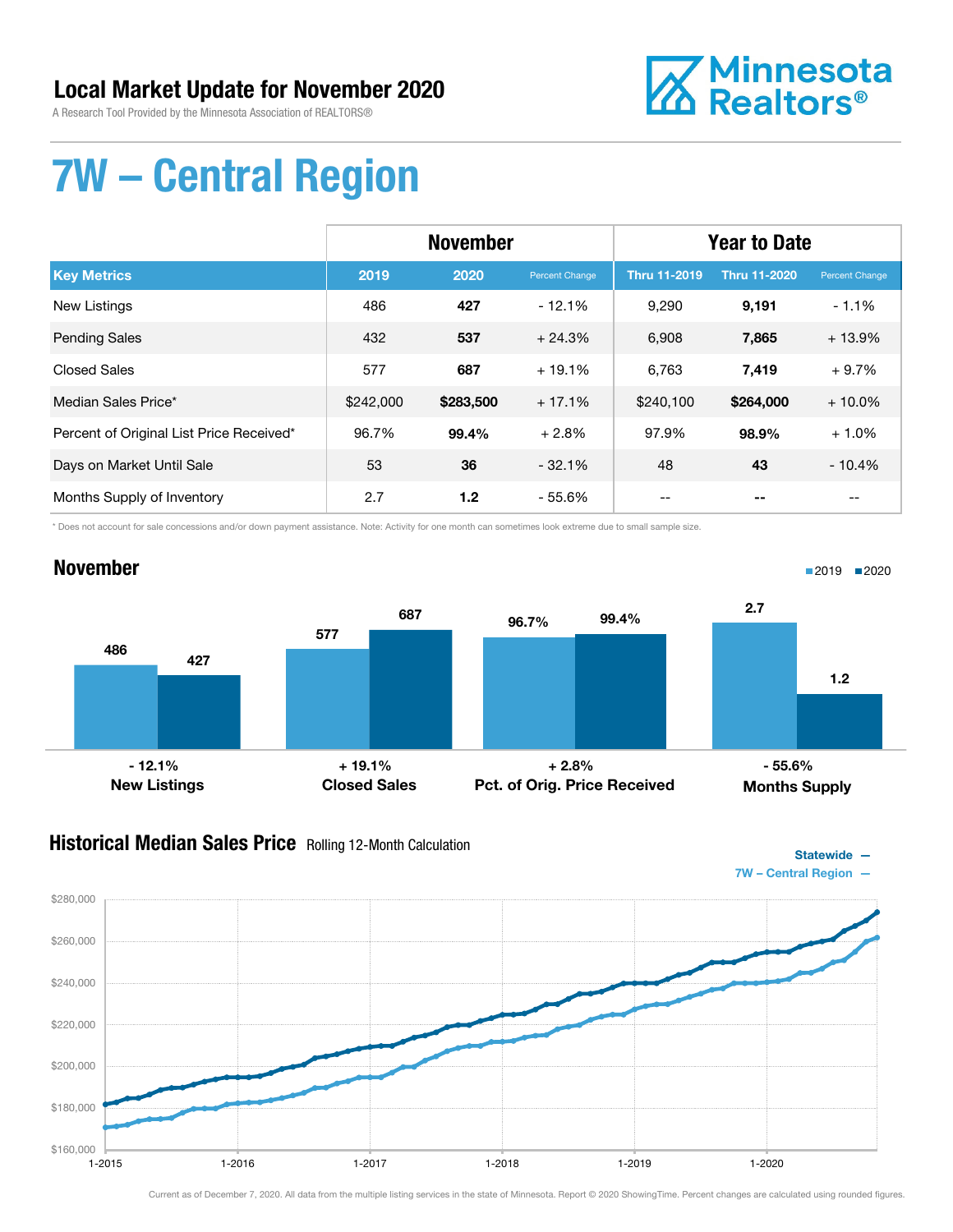November



### 8 – Southwest Region

|                                          | <b>November</b> |           |                | <b>Year to Date</b> |                     |                |
|------------------------------------------|-----------------|-----------|----------------|---------------------|---------------------|----------------|
| <b>Key Metrics</b>                       | 2019            | 2020      | Percent Change | <b>Thru 11-2019</b> | <b>Thru 11-2020</b> | Percent Change |
| New Listings                             | 67              | 67        | $0.0\%$        | 1,236               | 1,229               | $-0.6\%$       |
| <b>Pending Sales</b>                     | 78              | 83        | $+6.4%$        | 930                 | 1,098               | $+18.1%$       |
| <b>Closed Sales</b>                      | 96              | 102       | $+6.3%$        | 899                 | 1,038               | $+15.5%$       |
| Median Sales Price*                      | \$103,000       | \$132,000 | $+28.2%$       | \$115,500           | \$128,000           | $+10.8%$       |
| Percent of Original List Price Received* | 89.7%           | 92.5%     | $+3.1%$        | 91.5%               | 92.4%               | $+1.0%$        |
| Days on Market Until Sale                | 95              | 89        | $-6.3%$        | 94                  | 84                  | $-10.6%$       |
| Months Supply of Inventory               | 4.8             | 2.9       | - 39.6%        |                     |                     |                |

\* Does not account for sale concessions and/or down payment assistance. Note: Activity for one month can sometimes look extreme due to small sample size.

#### 67 96 67 102 New Listings Closed Sales 89.7% 92.5% Pct. of Orig. Price Received 4.8 2.9 Months Supply  $-0.0\%$  + 6.3% + 6.3% + 3.1% + 3.1% + 3.1% + 3.1%

#### **Historical Median Sales Price** Rolling 12-Month Calculation



1-2015 1-2016 1-2017 1-2018 1-2019 1-2020

Statewide —

■2019 2020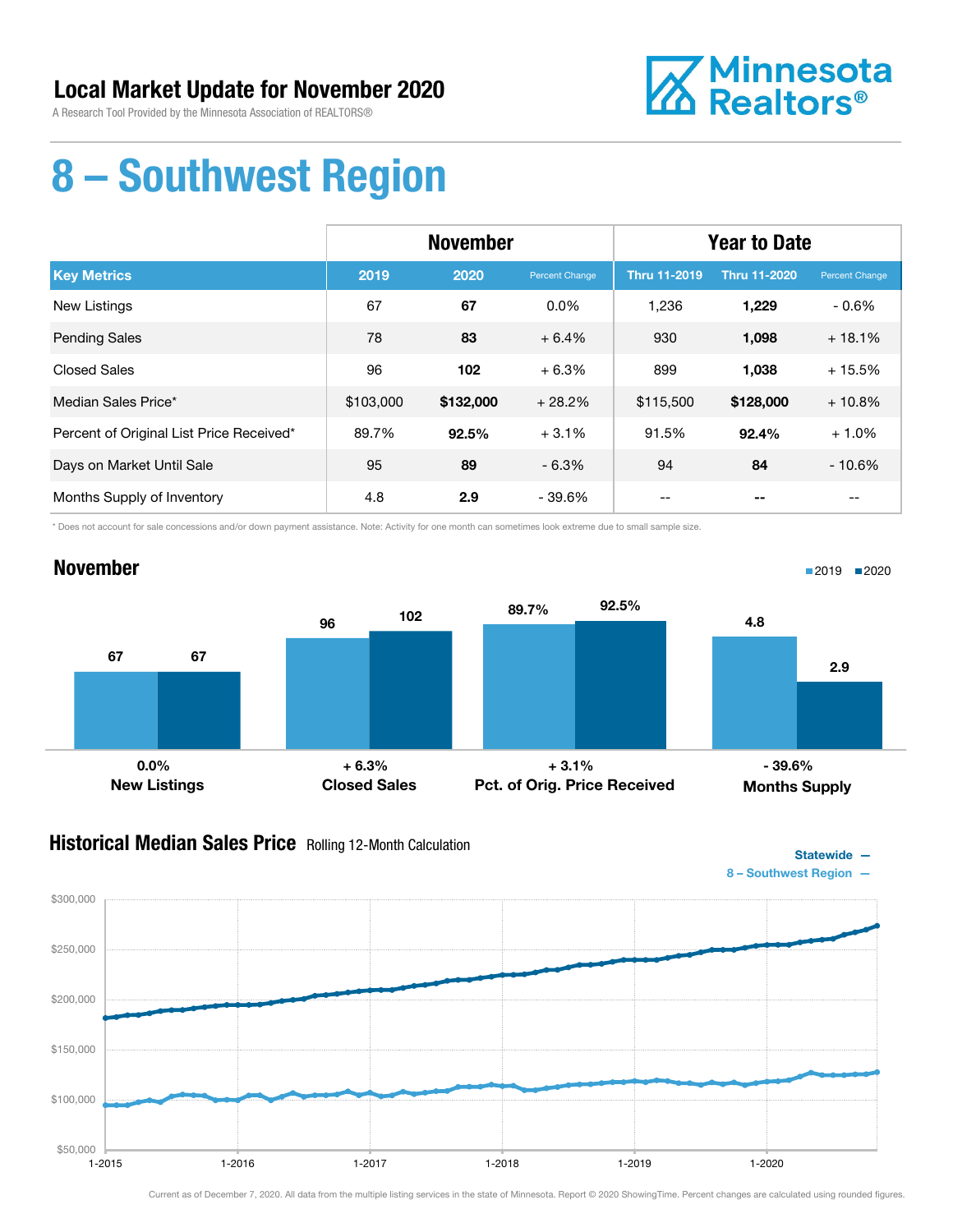November



## 9 – South Central Region

|                                          | <b>November</b> |           |                | <b>Year to Date</b> |                     |                |
|------------------------------------------|-----------------|-----------|----------------|---------------------|---------------------|----------------|
| <b>Key Metrics</b>                       | 2019            | 2020      | Percent Change | <b>Thru 11-2019</b> | <b>Thru 11-2020</b> | Percent Change |
| <b>New Listings</b>                      | 181             | 233       | $+28.7%$       | 3.644               | 3,301               | $-9.4%$        |
| <b>Pending Sales</b>                     | 183             | 184       | $+0.5%$        | 2,846               | 3,151               | $+10.7%$       |
| <b>Closed Sales</b>                      | 278             | 270       | $-2.9%$        | 2,779               | 3,058               | $+10.0\%$      |
| Median Sales Price*                      | \$179.045       | \$200,000 | $+11.7%$       | \$177,350           | \$190,000           | $+7.1%$        |
| Percent of Original List Price Received* | 94.3%           | 96.9%     | $+2.8%$        | 95.2%               | 96.4%               | $+1.3%$        |
| Days on Market Until Sale                | 85              | 67        | $-21.2%$       | 92                  | 92                  | $0.0\%$        |
| Months Supply of Inventory               | 3.6             | 1.7       | $-52.8%$       | --                  |                     | --             |

\* Does not account for sale concessions and/or down payment assistance. Note: Activity for one month can sometimes look extreme due to small sample size.

#### 181 278 233 270 New Listings Closed Sales 94.3% 96.9% Pct. of Orig. Price Received 3.6 1.7 Months Supply + 28.7% - 2.9% + 2.8% - 52.8%

### **Historical Median Sales Price** Rolling 12-Month Calculation



■2019 2020

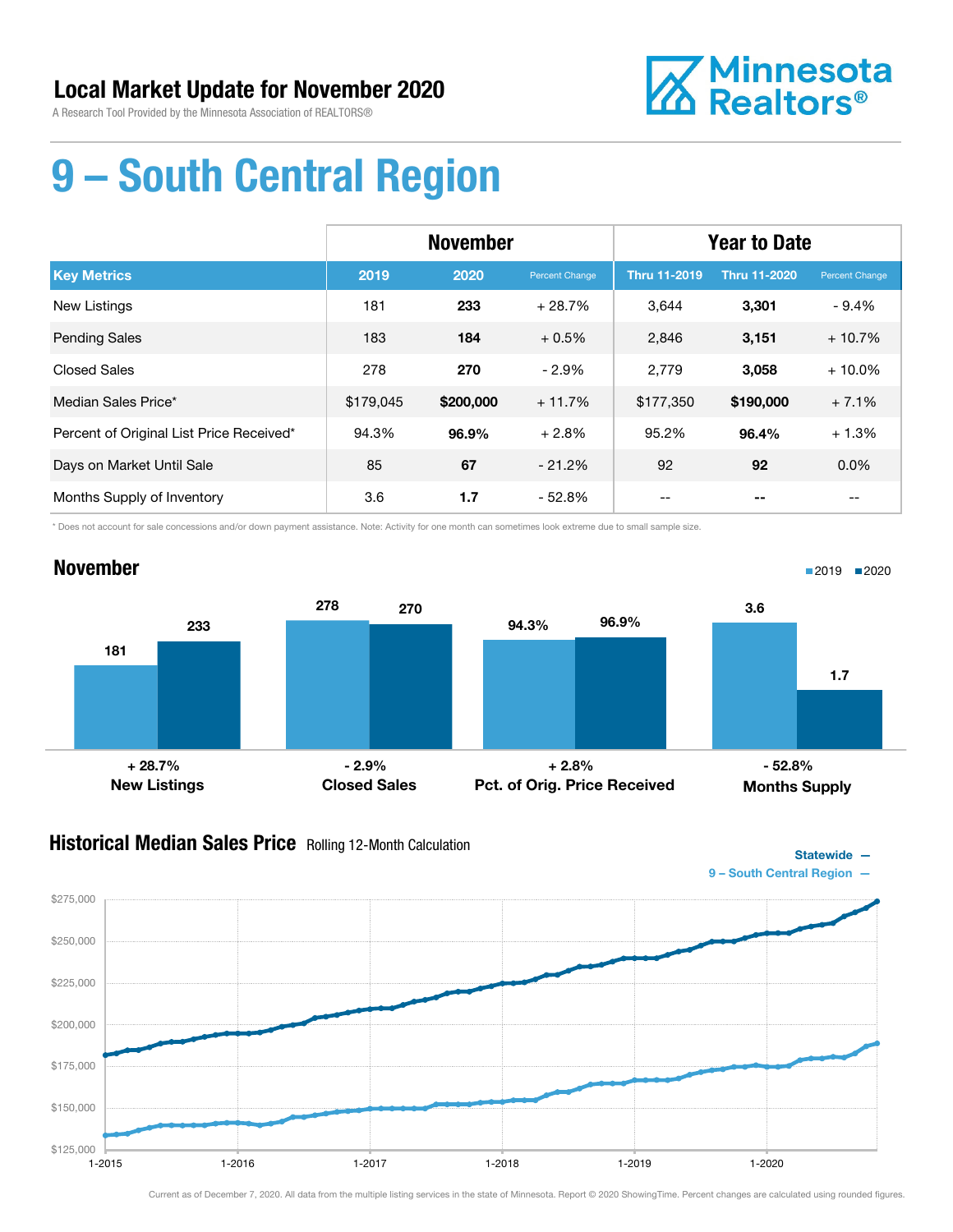

## 10 – Southeast Region

|                                          | <b>November</b> |           |                | <b>Year to Date</b> |                     |                |
|------------------------------------------|-----------------|-----------|----------------|---------------------|---------------------|----------------|
| <b>Key Metrics</b>                       | 2019            | 2020      | Percent Change | Thru 11-2019        | <b>Thru 11-2020</b> | Percent Change |
| New Listings                             | 490             | 402       | $-18.0%$       | 7.969               | 7,577               | - 4.9%         |
| <b>Pending Sales</b>                     | 460             | 509       | $+10.7%$       | 6,584               | 7,084               | $+7.6%$        |
| <b>Closed Sales</b>                      | 557             | 605       | $+8.6%$        | 6,428               | 6,795               | $+5.7%$        |
| Median Sales Price*                      | \$199,900       | \$235,000 | $+17.6%$       | \$210,000           | \$228,000           | $+8.6%$        |
| Percent of Original List Price Received* | 95.9%           | 97.7%     | $+1.9%$        | 97.1%               | 97.8%               | $+0.7%$        |
| Days on Market Until Sale                | 53              | 42        | $-20.8%$       | 55                  | 52                  | $-5.5%$        |
| Months Supply of Inventory               | 2.8             | 1.3       | $-53.6%$       | --                  |                     | $- -$          |

\* Does not account for sale concessions and/or down payment assistance. Note: Activity for one month can sometimes look extreme due to small sample size.



### Historical Median Sales Price Rolling 12-Month Calculation